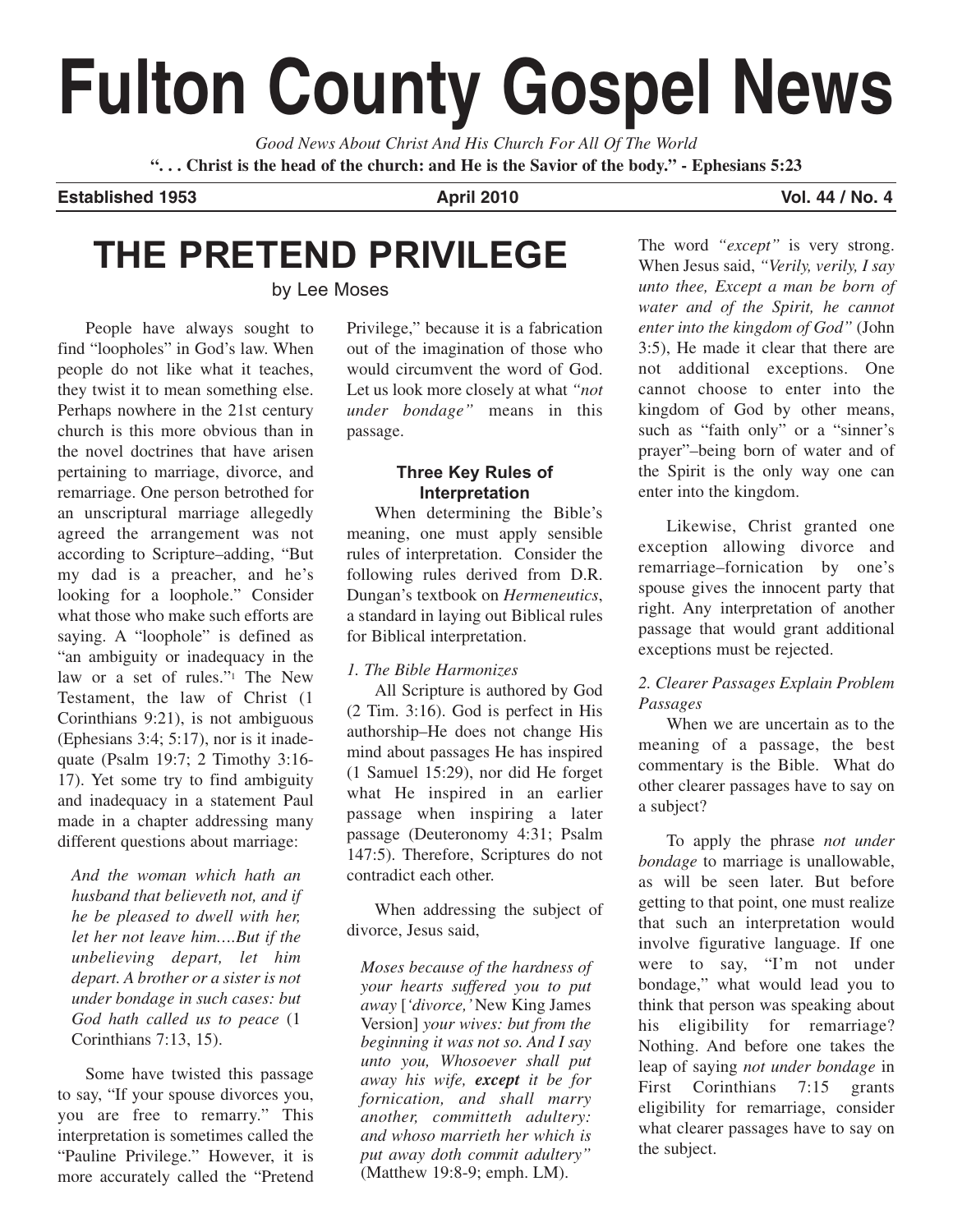#### **FULTON COUNTY GOSPEL NEWS** USPS Publication #211780

. . . is a Periodical publication issued monthly by the Church of Christ at Third and Bethel (P.O. Box 251), Mammoth Spring, AR 72554-0251. **POSTMASTER: Please mail all changes of address to the above address.**

**FCGN** is mailed free of charge to any who care to receive it. We will be happy to add any names to the regular mailing list. If you send in a name we must have a complete address, including number and street name, or R.R. or HCR number, plus box number, or a P.O. Box number and the **NINE DIGIT ZIP CODE**. This paper is supported by voluntary contributions for which we are grateful. Financial information will be furnished upon request. **Mail all address corrections or manuscripts to:**

#### **FULTON COUNTY GOSPEL NEWS** P.O. Box 251

Mammoth Spring, AR 72554

| Lee Moses $\dots \dots \dots \dots \dots$ . EDITOR              |  |
|-----------------------------------------------------------------|--|
|                                                                 |  |
| $E$ -Mail $\ldots \ldots \ldots$ . cocfcgn@centurytel.net       |  |
| Website www.fultoncountygospelnews.org                          |  |
|                                                                 |  |
| $E$ -Mail $\ldots$ , $\ldots$ , $\ldots$ , sales @halopages.net |  |

#### *(continued from page one)*

The language of Jesus in Matthew 19:9 is very clear. If one divorces for a reason other than the fornication of one's spouse, and remarries, that subsequent marriage is adulterous. Or if one is divorced **by** one's spouse, and remarries, that subsequent marriage is adulterous. Matthew 5:32, Mark 10:11-12, and Romans 7:2-3 are likewise clear in explaining this. While such passages may not tell us exactly what *"not under bondage"* means in First Corinthians 7:15, they tell us what it does **not** mean. Other clear passages to be considered later will help us to see what it **does** mean.

#### *3. Passages Need to Be Interpreted in Context*

Before one decides he has found himself a Biblical loophole, he must consider the context of the passage. Again, this chapter is addressing various questions the Corinthians had concerning marriage (verse 1).

And look more closely at verse 15 and the immediately surrounding verses. Neither remarriage nor the prospect of remarriage is anywhere to be found in this context. This is not the question under consideration. The question under consideration is, "What does a Christian do with regard to an unbelieving spouse?" As one commentator says, "In a context in which people are arguing for the right to dissolve marriage, Paul would scarcely be addressing the issue of remarriage."2

And the context could certainly not be **allowing** such remarriages. Just a few verses earlier, Paul had said,

*And unto the married I command, yet not I, but the Lord, Let not the wife depart from her husband: But and if she depart, let her remain unmarried, or be reconciled to her husband: and let not the husband put away his wife* (1 Corinthians 7:10-11).

Paul makes clear that he is simply repeating what the Lord had taught (Matt. 19:9). If a separation takes place in a marriage, Paul gives two options–remain unmarried, or be reconciled. Why would Paul just a few verses later say, "Forget what I said before–you are free to remarry"? The answer–he wouldn't.

#### **Marriage is Not Bondage**

The explanation given by those who find a loophole in First Corinthians 7:15 is that *"not under bondage"* means the believer is no longer bound to his unbelieving spouse. However, the word "bondage" has nothing to do directly with the bonds of marriage.

"Bondage" simply means "slavery." "Bondage" is found 39 times in the King James Version. In each of these uses, it refers to slavery. For example, *"And they made their lives bitter with hard bondage, in*

*morter, and in brick, and in all manner of service in the field: all their service, wherein they made them serve, was with rigour"* (Exodus 1:14, emph. LM). Would one dream of thinking Moses here wrote about marriage? "And they made their lives bitter with hard **marriage**"?!? When the Jews told Jesus, *"We be Abraham's seed, and were never in bondage to any man"* (John 8:33), were they affirming they were still bachelors? Of course not–Jesus had told them how they could become free, and they questioned why they needed to be freed–they had never been slaves, of which they were aware. The primary definition of the English word is "the state of being a slave."3 The Greek word Paul used is defined, "to make someone a slave," with the figurative usage, "to make one subservient to one's interests, *to cause to be like a slave*."4 Several modern translations, such as the English Standard Version, translate First Corinthians 7:15, *"the brother or sister is not enslaved."*

Brother Harold Littrell further explains, "ENSLAVED, from *douloo*, to reduce to servitude, enslave; oppress by retaining in servitude. . . . The brother or sister had never been a slave to the departing unbeliever. The relationship had been that of husband and wife; not master and slave."<sup>5</sup> The point Paul makes when he says, *"A brother or a sister is not under bondage in such cases"* is that no one is obligated to leave the Lord to remain in the same household with his or her spouse. If one were to leave the Lord for this purpose, he or she would be viewing his marriage as a slave/master relationship. However, as Jesus said, *"No man can serve two masters: for either he will hate the one, and love the other; or else he will hold to the one, and despise the other"* (Matthew 6:24). The Lord is to be our Master.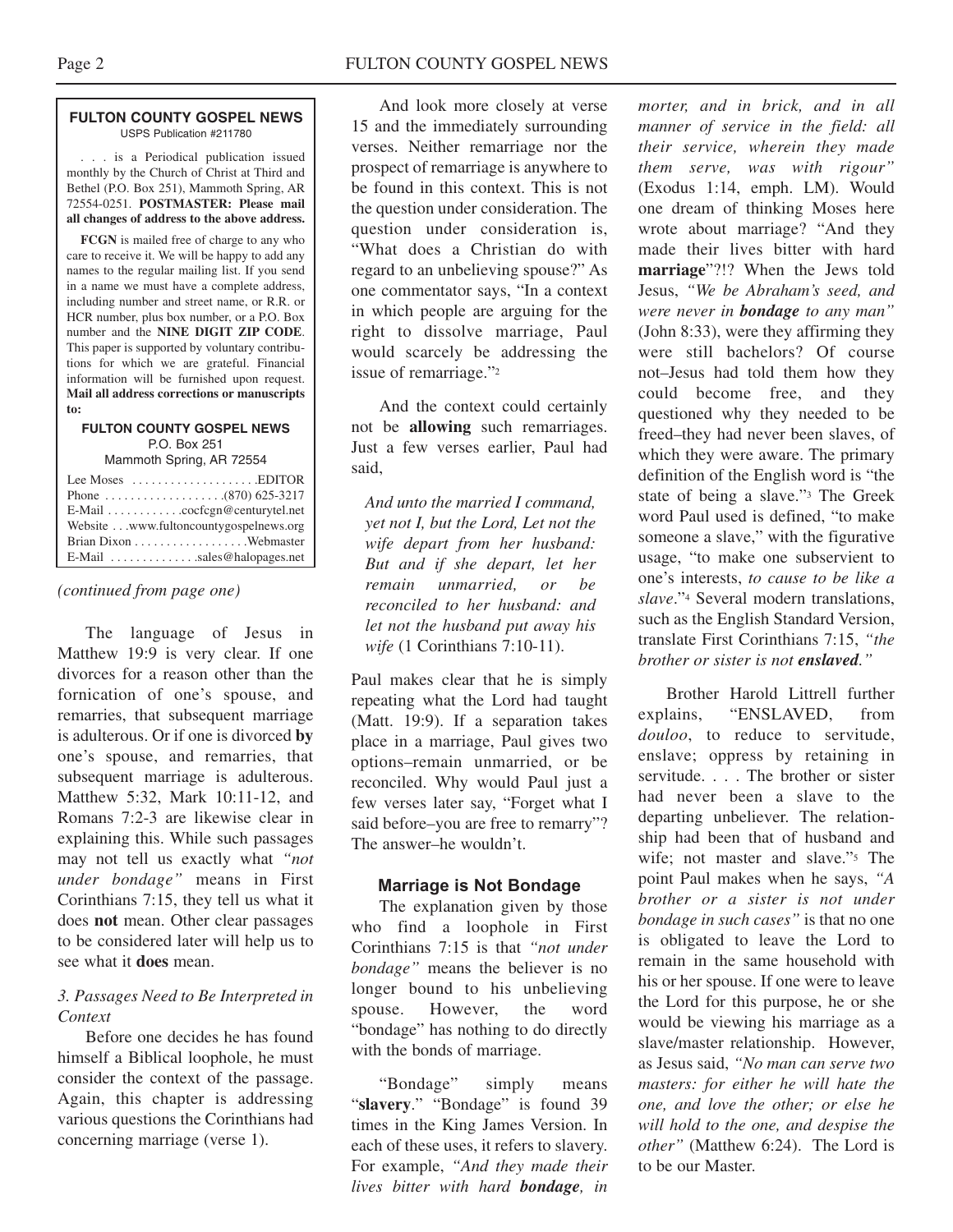One need not know Greek to know the truth. Yet some Biblical truths are driven home by the smallest "jots" and "tittles," including the grammatical choices the Holy Spirit made when inspiring the original text of the New Testament. The tense used in the phrase *"not under bondage"* is known as the **perfect** tense. The perfect tense "describes an event that, completed in the past, has results in the present time."6 This tense is used when Scripture quotes Scripture with the phrase, *"It is written"* (Matthew 2:5; 4:4; Romans 1:17; et al.). This tense is used to show that, yes, the Scripture may have been written in past time, but it continues to have abiding force today. But notice when Paul uses this tense, he says, *"A brother or a sister is not under bondage."* It is **not** the case as the perfect tense would express. Thus, Paul says in effect, "A brother or sister has **not** completed the act in the past of being brought under bondage, and thus, could **not** in the present time continue to have abiding results of bondage." Paul makes clear that this "bondage" had **never** existed. Yet the marriage certainly had. And neither party could be permitted to remarry until a Scriptural divorce or death of a spouse occurred (Romans 7:2-3).

#### **Conclusion**

Our Lord clearly stated, *"And I say unto you, Whosoever shall put away his wife, except it be for fornication, and shall marry another, committeth adultery: and whoso marrieth her which is put away doth commit adultery"* (Matthew 19:9). Paul never disputed the Lord's teaching, nor sought a way around it, but rather reinforced it (Romans 7:2- 3; 1 Corinthians 7:10-11). Some misrepresent Paul by saying he provided the right to remarry to unscripturally divorced persons. It is inaccurate to call this loophole the "Pauline Privilege," because Paul never granted it. It is a "Pretend Privilege," fabricated by those who would rather circumvent the word of God than obey it.

2 Gordon D. Fee, *The First Epistle to the Corinthians* (Grand Rapids, MI: Wm. B. Eerdmans, 1987), p. 303.

3 *Oxford American College Dictionary,* s.v. "bondage."

4 *Douloo,* in Bauer, Danker, Arndt, and Gingrich, *A Greek-English Lexicon of the New Testament and Other Early Christian Literature*, 3rd ed. (Chicago: Univ. of Chicago Press, 2000), p. 260.

5 *English Study Bible: New Testament, Translation and Notes* (Paragould, AR: Harold Littrell, 1994), p. 272.

6 Daniel B. Wallace, *Greek Grammar Beyond the Basics* (Grand Rapids, MI: Zondervan, 1996), p. 573.

## **A TREASURER'S SALVATION** by Nathan Brewer

In Acts 8:26, the angel of the Lord tells a preacher named Philip to leave Samaria, north of Jerusalem, and travel southwest, to the road that leads from Jerusalem to Gaza.

On that road, Philip meets a government official – a treasurer – from Ethiopia. He's a Jew who's been to Jerusalem to worship, and now he's on his way home. The Ethiopian is reading from Isaiah 53 (Acts 8:32). Philip asks the man if he understands what he's reading, and the treasurer invites Philip to join him in his chariot to study.

Philip begins at that Old Testament passage and preaches Jesus (Acts 8:35).

As Philip and the Ethiopian travel, they come to a body of water. The Ethiopian says, *"See, here is water; what doth hinder me to be baptized?"* (Acts 8:36). Why is it that when Philip preaches Jesus and they come to a body of water, the Ethiopian *asks* to be baptized? Preaching Jesus *must* include the requirement to be baptized.

When the Ethiopian confesses that he believes that Jesus Christ is the Son of God, Philip commands the chariot to stop, takes the Ethiopian into the water, and baptizes him (Acts 8:37-38).

As they emerge from the water, Philip receives instructions to go somewhere else. And the Ethiopian

treasurer–formerly a Jew who met a Gospel preacher, heard about Jesus, obeyed the Gospel and was saved–goes *"on his way rejoicing"* (Acts 8:39).

The Ethiopian treasurer had been reading a passage in Isaiah 53 which, about 700 years earlier, predicted the suffering of Christ. The devout Jew didn't understand who the passage was talking about, but when Philip explained the life of Jesus, the Ethiopian came to understand that Isaiah prophesied about the suffering of Christ. Philip preached Jesus (Acts 8:35). And when they came to water, the treasurer requested baptism.

Just before Jesus ascended back to heaven, He gave the Great Commission. In Mark's account of it, Jesus tells the apostles to go everywhere preaching the Gospel. Then He says, *"He that believeth and is baptized shall be saved; but he that believeth not shall be damned"* (Mark 16:15-16).

In Acts 8, Philip preaches Jesus, the Ethiopian believes the message, is baptized, and is saved. Baptism is a common thread in all of the conversions in the book of Acts.

Trying to be saved before baptism, or without baptism, is unbiblical. If you were told to be saved any other way, you were told error, and you are still in your sins.

<sup>1</sup> *Oxford American College Dictionary,* s.v. "loophole."